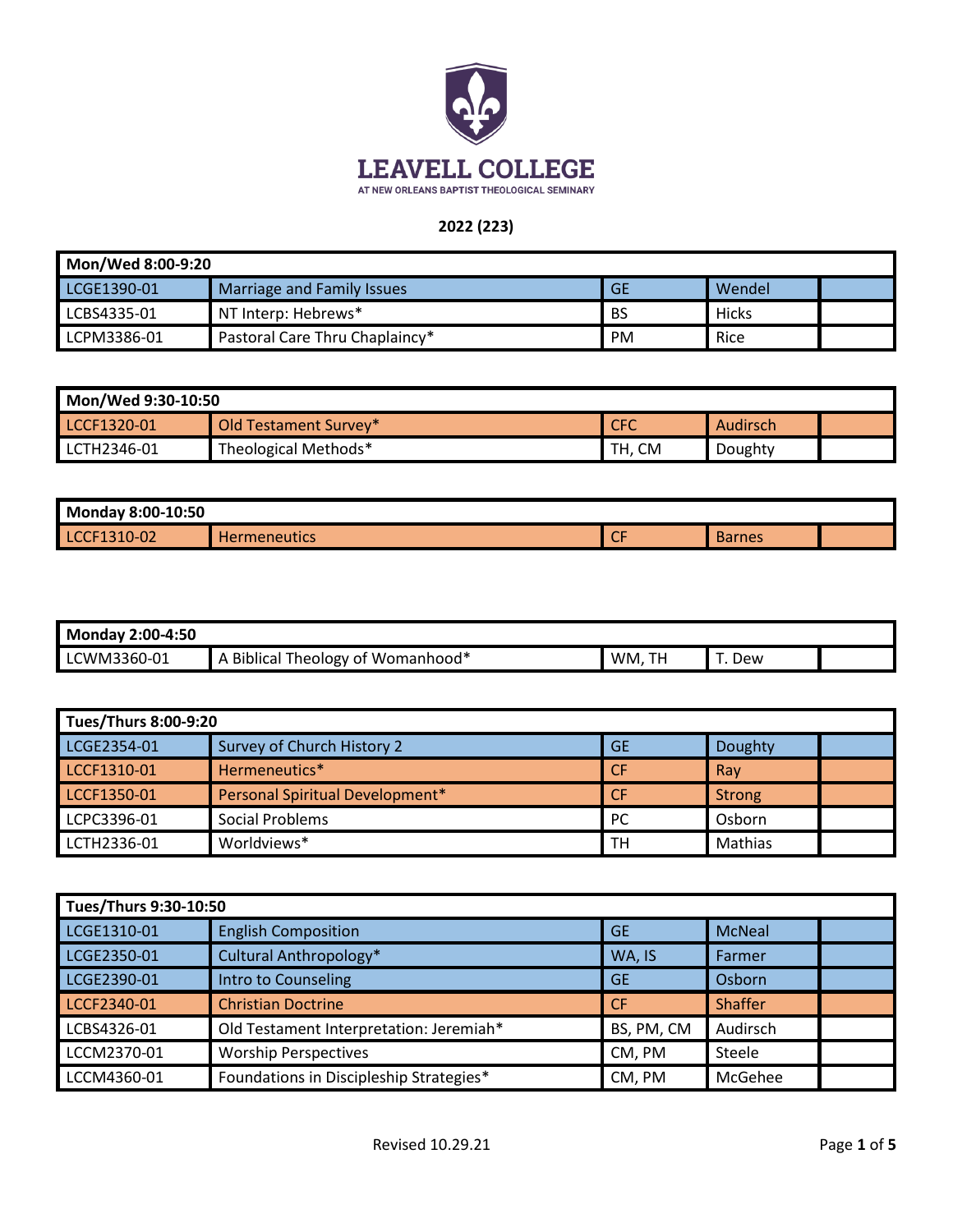| Tues/Thurs 12:30-1:50 |                                                 |           |               |
|-----------------------|-------------------------------------------------|-----------|---------------|
| LCGE1372-01           | <b>Contemporary Math</b>                        | <b>GE</b> | Farmer        |
| LCGE2312-01           | <b>Research and Writing</b>                     | <b>GE</b> | <b>McNeal</b> |
| LCBS2332-01           | Greek 2                                         | <b>BS</b> | Strong        |
| LCBS3322-01           | Old Testament Studies: The Five Books of Moses* | <b>BS</b> | Audirsch      |
| LCPC3394-01           | Organizational Psychology*                      | <b>PC</b> | Osborn        |
| LCTH4330-01           | New Religions and Cults                         | <b>WA</b> | Evans         |

| Tues 2:00-4:50 |                             |            |           |  |
|----------------|-----------------------------|------------|-----------|--|
| LCCF1330-01    | <b>New Testament Survey</b> | <b>CF</b>  | Grunblatt |  |
| LCEM2360-01    | Teaching Methods*           | CM, PM     | McGehee   |  |
| LCPC2390-01    | <b>Human Development</b>    | CM, PC, PM | Pollard   |  |
| LCTH1340-01    | Introduction to Philosophy* | CM, TH, WA | J. Dew    |  |

| Thurs 2:00-4:50 |                               |                          |                |  |
|-----------------|-------------------------------|--------------------------|----------------|--|
| LCGE4310-01     | <b>Senior Seminar</b>         | <b>GE</b>                | <b>McGehee</b> |  |
| LCCF2350-01     | Practice of Evangelism        | <b>CF</b>                | Farmer         |  |
| LCPC3398-01     | Ministry Through Life Crises* | CM, PC, PM,<br><b>MW</b> | Osborn         |  |
| LCPM3370-01     | Preaching Lab*                | CM, PM                   | Hughes         |  |

| Wed Afternoon $12:30-3:20$ |                                       |                  |           |  |
|----------------------------|---------------------------------------|------------------|-----------|--|
| LCBS3332-01                | NT Studies: Life of Jesus*            | <b>BS</b>        | Grunblatt |  |
| LCCM1354-01                | Church Leadership and Administration* | CM.<br><b>PM</b> | McGehee   |  |

| <b>Monday Night</b> |  |  |     |  |  |
|---------------------|--|--|-----|--|--|
|                     |  |  | тва |  |  |
|                     |  |  |     |  |  |

| Tuesday Night |                              |                      |        |  |
|---------------|------------------------------|----------------------|--------|--|
| LCPM4370-01   | Preaching from the Prophets* | <b>BS</b><br>CM, PM, | Hughes |  |

| <b>Thursday Night</b> |  |  |            |  |
|-----------------------|--|--|------------|--|
|                       |  |  | <b>TBA</b> |  |
|                       |  |  |            |  |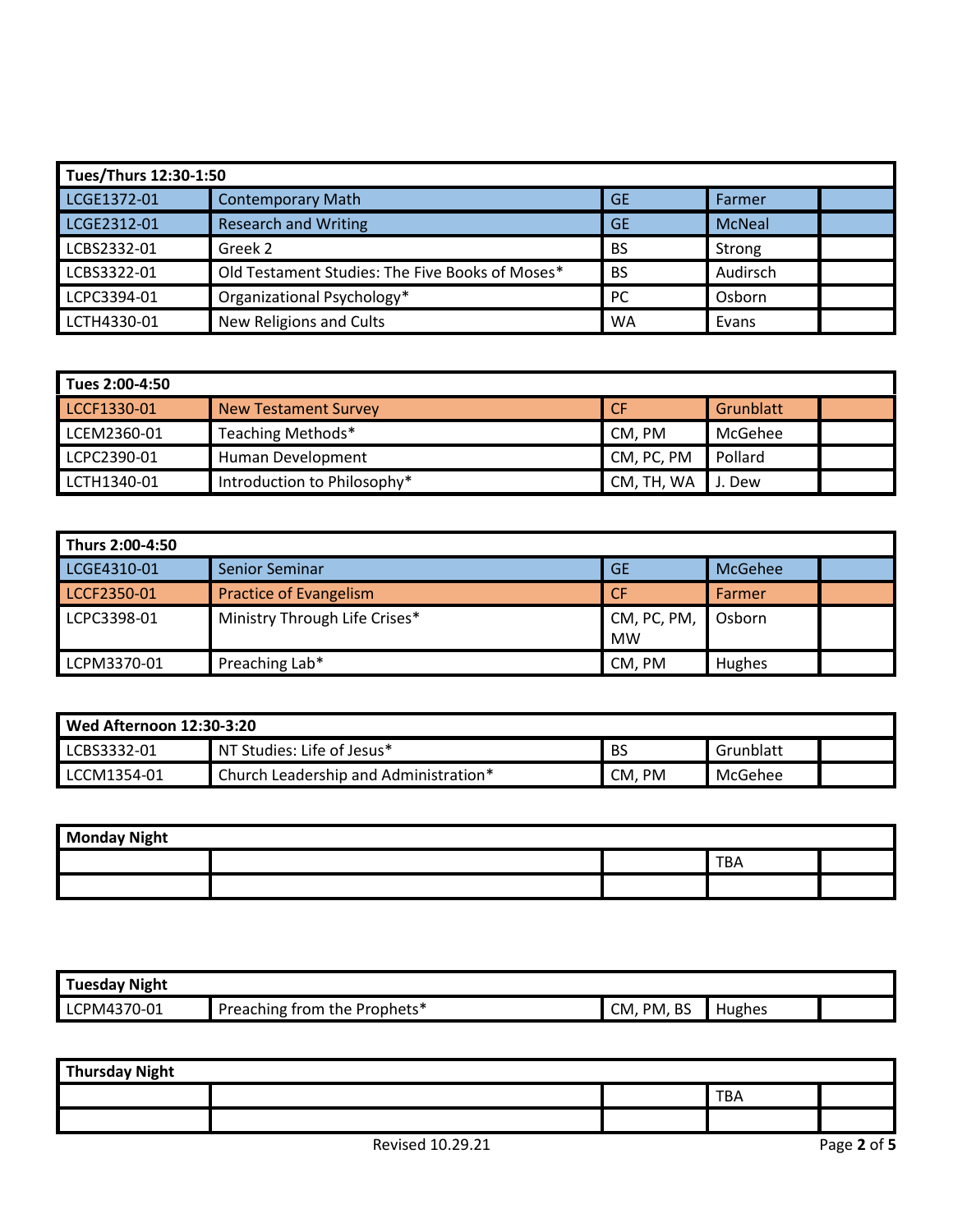| Friday 8:00-11:00 am |                                   |        |           |  |
|----------------------|-----------------------------------|--------|-----------|--|
| LCCM3356-01          | Church Revitalization Strategies* | CM. PM | Kitterlin |  |
|                      |                                   |        |           |  |

| <b>TBA</b>    |                                  |           |        |  |
|---------------|----------------------------------|-----------|--------|--|
| LCCM4352-MENT | <b>Senior Practicum</b>          | CM, PM    | Strong |  |
| LCCM4650-MENT | <b>Church Ministry Practicum</b> | <b>BS</b> | Strong |  |

## *THRIVE*

# Courses for Ministry Wives

| Tues. 5:30-8:20 Class Begins Jan. 18 (8 weeks) |                                                    |  |                  |  |
|------------------------------------------------|----------------------------------------------------|--|------------------|--|
| LCMW1107-THRIVE                                | Basic Christian Doctrine and Worldview   K. Grubbs |  | H <sub>293</sub> |  |
| LCMW1107-FLEX                                  | Basic Christian Doctrine and Worldview   K. Grubbs |  |                  |  |

| Tues. 5:30-8:20 Class Begins March 22 (8 weeks) |                                                      |            |                  |
|-------------------------------------------------|------------------------------------------------------|------------|------------------|
| LCMW1108-THRIVE                                 | Evangelism and Disciple-making for<br>Ministry Wives | M. Stewart | H <sub>293</sub> |
| LCMW1108-FLEX                                   | Evangelism and Disciple-making for<br>Ministry Wives | M. Stewart |                  |

| <b>Essentials in Ministry</b>                                                                                                                                                                                                                                                                                                                                                                                                                                 |  |  |  |
|---------------------------------------------------------------------------------------------------------------------------------------------------------------------------------------------------------------------------------------------------------------------------------------------------------------------------------------------------------------------------------------------------------------------------------------------------------------|--|--|--|
| Please note: Essentials in Ministry is required of all Leavell College students.                                                                                                                                                                                                                                                                                                                                                                              |  |  |  |
| Each student has the option to take the course as an online course or as a hybrid course.                                                                                                                                                                                                                                                                                                                                                                     |  |  |  |
| ONLINE: If the student chooses to take the course online, please be aware that the online fee<br>will be applied to this one-hour course.                                                                                                                                                                                                                                                                                                                     |  |  |  |
| <b>ONLINE: LCCF1110-01ONL: Essentials in Ministry</b>                                                                                                                                                                                                                                                                                                                                                                                                         |  |  |  |
| HYBRID: If the student chooses to take the course as a hybrid course, he or she will be required<br>to be in attendance on campus for the initial meeting. The remainder of the course will be<br>offered through Blackboard. A student cannot miss the opening session of the hybrid course.<br>The course will be offered as a hybrid on Friday, Jan. 14, from 2:00 pm until 4:00 pm (CST). The<br>course will meet on the campus of Leavell College/NOBTS. |  |  |  |
| <b>HYBRID: LCCF1110-01HYB Essentials in Ministry</b><br>Fall Semester with Required Class Meeting on Friday, Jan. 14.                                                                                                                                                                                                                                                                                                                                         |  |  |  |
| For any questions or help registering, contact the Leavell College office at 504-816-8590 or<br>Icadminasst@nobts.edu. You may also contact your advisor.                                                                                                                                                                                                                                                                                                     |  |  |  |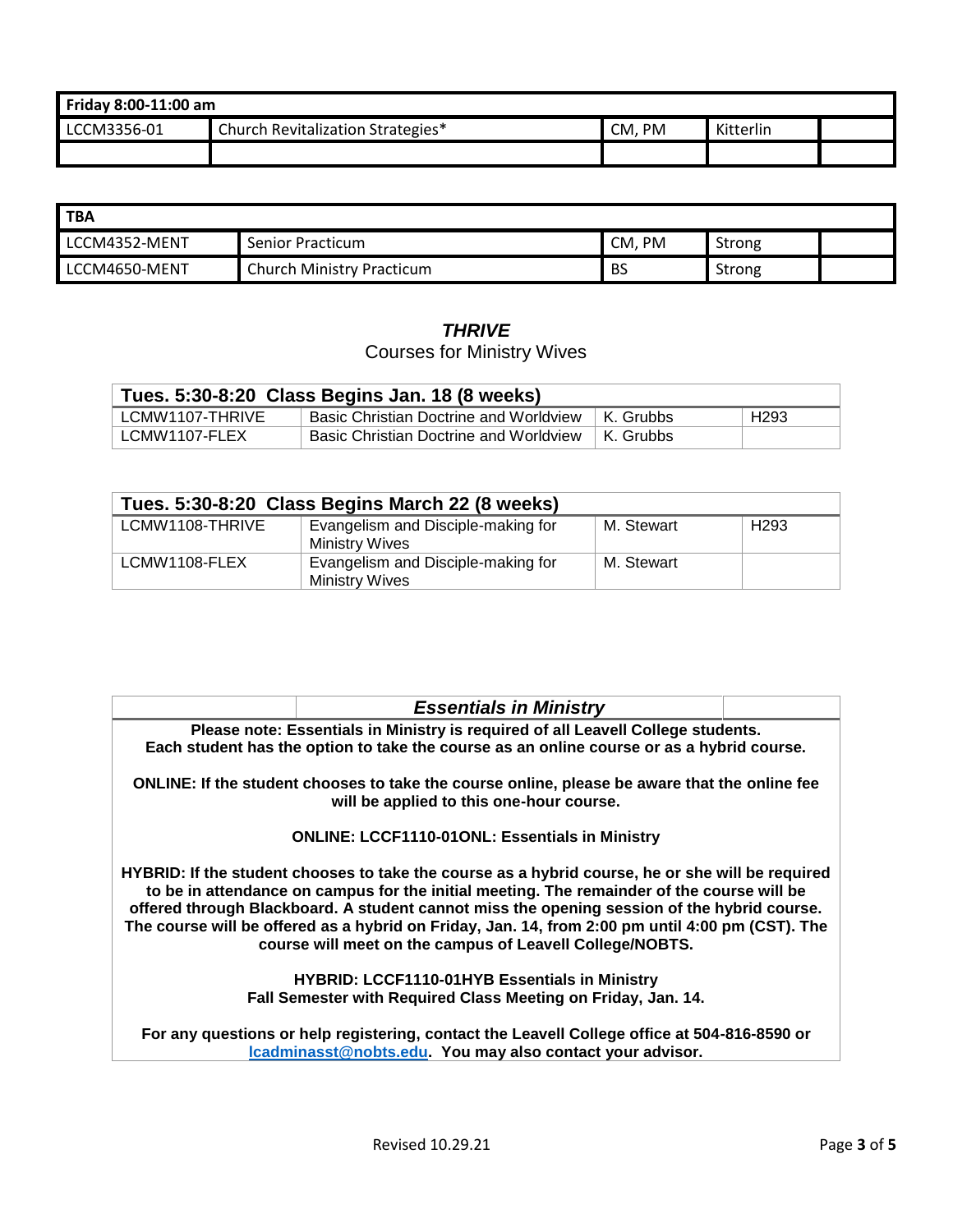### *NOLA2U-LIVE AND NOLA2U-FLEX*

The following courses are being taught weekly on the campus of New Orleans Baptist Theological Seminary/Leavell College. Students can either participate in the class live or the class will be recorded to enable the student to view at a later time. The student is required to watch the classroom video within one week from the day the lecture occurred. If the student is unable to do so, then the student is considered absent for that lecture. Normal classroom attendance policies

apply. Thus, a student may not miss more than 9 hours of class time/lecture time. For the "Flex" version, most assignments and information will be provided by means of BlackBoard. The student is not required to view the lectures at the time they are being presented.

| <b>Course Number</b> | <b>Course Name</b>                                | <b>Time</b>           | <b>Professor</b> |
|----------------------|---------------------------------------------------|-----------------------|------------------|
|                      |                                                   |                       |                  |
| LCBS3322-FLEX        | Old Testament Studies: The Five Books of<br>Moses | Tues/Thurs 12:30-1:50 | Audirsch         |
| LCBS3332-FLEX        | New Testament Studies: Life of Jesus              | Wed 12:30-3:20        | Grunblatt        |
| LCBS4326-FLEX        | OT Interp: Jeremiah                               | Tues/Thurs 9:30-10:50 | Audirsch         |
| LCBS4335-FLEX        | NT Interp: Hebrews                                | Mon/Wed 8:00-9:20     | <b>Hicks</b>     |
| LCCF1310-FLEX        | Hermeneutics                                      | Tues/Thurs. 8:00-9:20 | Ray              |
| LCCF1320-FLEX        | <b>Old Testament Survey</b>                       | Mon/Wed 9:30-10:50    | Audirsch         |
| LCCF1350-01          | Personal Spiritual Development*                   | Tues/Thurs 8:00-9:20  | Strong           |
| LCEM2360-FLEX        | <b>Teaching Methods</b>                           | Tues 2:00-4:50        | McGehee          |
| LCGE2350-FLEX        | <b>Cultural Anthropology</b>                      | Tues/Thurs 9:30-10:50 | Farmer           |
| LCCM1354-FLEX        | Church Leadership and Administration              | Wed 12:30-3:20        | McGehee          |
| LCCM3356-FLEX        | <b>Church Revitalization Strategies</b>           | Fri 8:00-10:50        | Kitterlin        |
| LCCM4360-FLEX        | Foundations in Discipleship Strategies            | Tues/Thurs 9:30-10:50 | McGehee          |
| LCPC3394-FLEX        | Organizational Psychology                         | Tues/Thurs 12:30-1:50 | Osborn           |
| LCPC3398-FLEX        | <b>Ministry Through Life Crises</b>               | Thurs 2:00-4:50       | Osborn           |
| LCPM3370-FLEX        | Preaching Lab                                     | Thurs 2:00-4:50       | Hughes           |
| LCPM3386-FLEX        | Pastoral Care Thru Chaplaincy                     | Mon/Wed 8:00-9:20     | Rice             |
| LCPM4370-FLEX        | Preaching from the Prophets                       | Tues 5:30-8:20        | Hughes           |
| LCTH1340-FLEX        | Intro to Philosophy                               | Tues 2:00-4:50        | J. Dew           |
| LCTH2336-FLEX        | Worldviews                                        | Tues/Thurs 8:00-9:20  | Mathias          |
| LCTH2346-FLEX        | <b>Theological Methods</b>                        | Mon/Wed 9:30-10:50    | Doughty          |
| LCWM3360-FLEX        | A Biblical Theology of Womanhood                  | Mon 2:00-4:50         | T. Dew           |

### *ONLINE*

The following courses are offered online in a non-synchronous format – the student is not required to be online at a specific time though must be participating in the course regularly according to the syllabus.

| LCBS2312-ONL | <b>Christian Scriptures</b>  | Kitterlin |
|--------------|------------------------------|-----------|
| LCBS2332-ONL | Greek 2                      | Strong    |
| LCBS4334-ONL | NT Interp: Pastoral Epistles | Strong    |